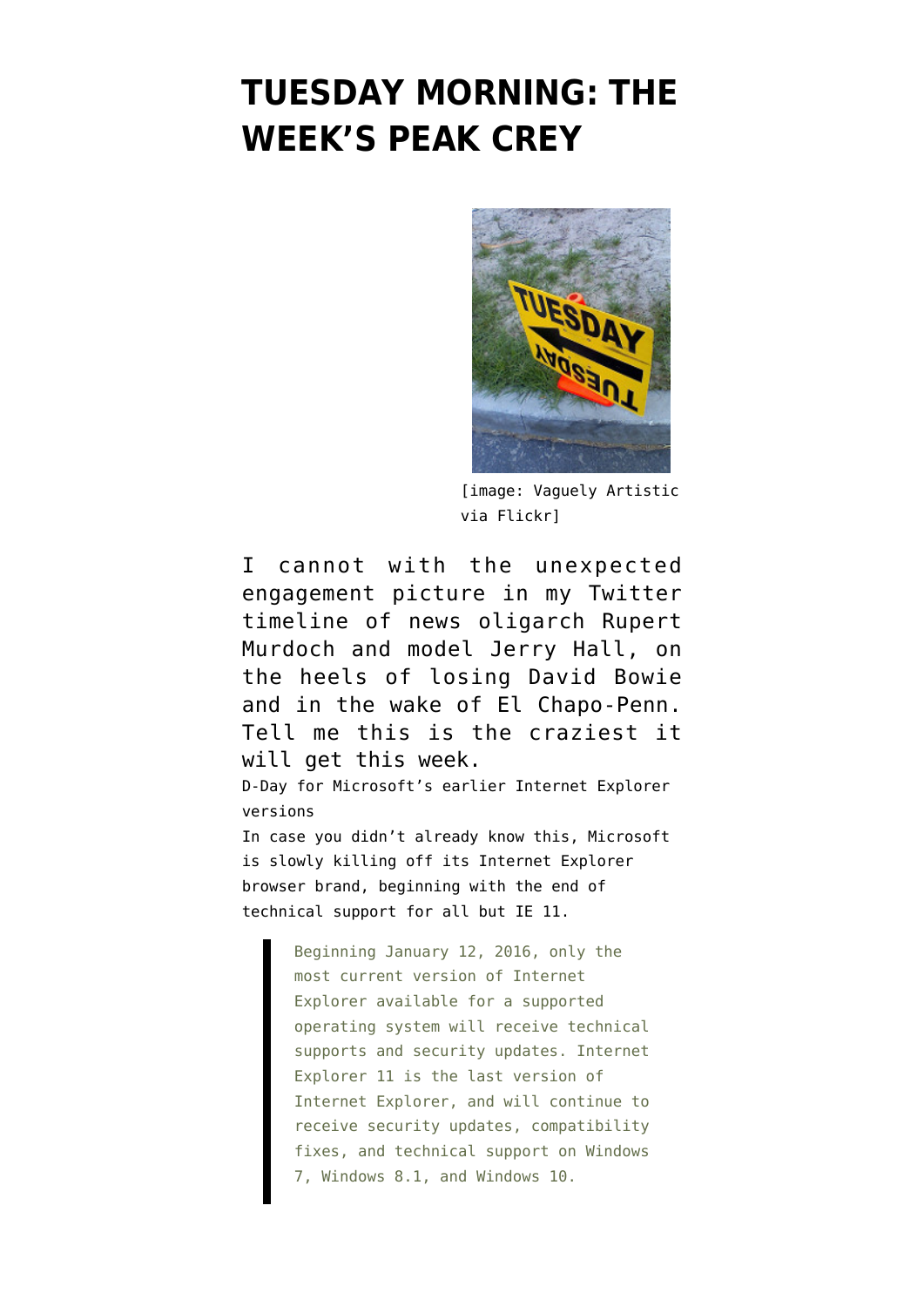Some organizations are [still relying on older IE](http://www.techrepublic.com/article/internet-explorer-how-microsoft-scaling-back-support-is-leaving-big-orgs-playing-catchup/) [versions](http://www.techrepublic.com/article/internet-explorer-how-microsoft-scaling-back-support-is-leaving-big-orgs-playing-catchup/) — a dicey proposition if other non-Microsoft browsers aren't compatible with their systems. Get a move on, people.

OMG! Terrorists may use drones! Hoocoudanode cheap and readily available [drones](http://www.bbc.com/news/technology-35280402) [might be repurposed by terrorists for flying](http://www.bbc.com/news/technology-35280402) [IEDs](http://www.bbc.com/news/technology-35280402). The breathlessness. Really. But wait, they can be stopped!

> "The best defence against the hostile use of drones is to employ a hierarchy of countermeasures encompassing regulatory countermeasures, passive countermeasures and active countermeasures."

I don't know about you, but I picture the sky soon dark with counterterror drones, swarming like the air over a northern Michigan road in mayfly season.

## Processor troubles

Intel's [Skylake processors run into problems](http://arstechnica.com/gadgets/2016/01/intel-skylake-bug-causes-pcs-to-freeze-during-complex-workloads/) with complex computing, freezing PCs. A BIOS update is being distributed as a fix. But this isn't the only bug out there. Read [this,](http://danluu.com/cpu-bugs/) especially this bit: "…CPUs are now complex enough that they've become too complicated to test effectively."

Hmm. In other words, [future shock](https://en.wikipedia.org/wiki/Future_Shock) has moved beyond consumers.

NPR interviewed VW CEO Matthias Mueller I'm sure Porsche has been wondering what the hell they were thinking, tieing up with Volkswagen. Porsche's top guy is now tasked with clean up after VW, and he's struggling. Witness [NPR handing Mueller a shovel](http://www.npr.org/sections/thetwo-way/2016/01/11/462682378/we-didnt-lie-volkswagen-ceo-says-of-emissions-scandal), and watching as he just keeps digging.

> NPR: You said this was a technical problem, but the American people feel this is not a technical problem, this is an ethical problem that's deep inside the company. How do you change that